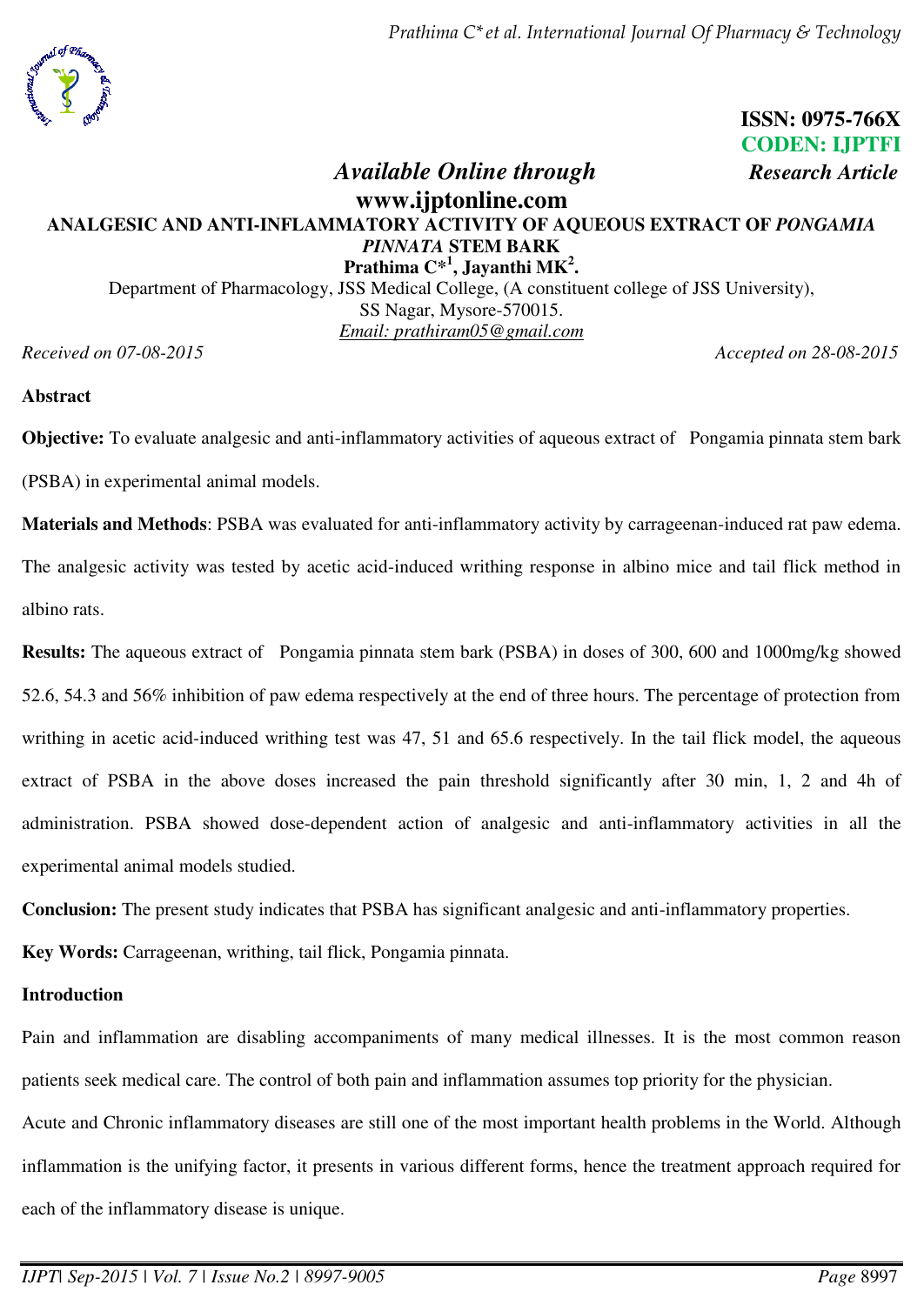Although several agents are known to treat painful inflammatory disorders, most common of them being NSAID's, their prolonged use often leads to gastrointestinal side effects ranging from dyspepsia to life threatening bleeding from ulceration. Upper gastrointestinal endoscopy studies have shown a 15-30% prevalence of ulcers in the stomach of patients taking NSAIDs regularly.<sup>1</sup> They are also one of the most common cause of Adverse Drug Reactions reported to drug regulatory agencies and are highlighted in many clinical and epidemiological studies.<sup>2</sup> Hence there is a continuous and ongoing research to identify more effective and safer agents in the therapy of pain and inflammation.

 Therefore, researchers have aimed at identifying and validating plant derived substances for the treatment of various diseases. The added advantages of indigenous medicinal treatment would include its complementary nature to the conventional treatment making latter safer, well tolerated and economical remedy for inflammatory conditions.

Most people in rural areas of the World depend largely on herbs for the treatment of several ailments. This is because medicinal herbs constitute indispensable components of traditional medicine practice due to low cost, easy access and ancestral experience.

*Pongamia pinnata* (Family: Leguminosae) is a medium-sized, glabrous, semi-evergreen tree, growing up to 18 m or higher, with a short bole, spreading crown with grayish green or brown bark. Leaves are imparipinnate, alternate, and leaflets are 5-7 in number, ovate in shape and opposite in arrangement. This tree is popularly known as *Karanja* in Hindi, Indian Beech or *Derris indica* in English, and *Hongae* in Kannada. *P. pinnata* occurs all over India in the bank of rivers streams and planted as an avenue tree in gardens. The leaves of *P. pinnata* have been used in Ayurvedic medicine as digestive, laxative, anthelmintic, to cure piles, wound healing, relieving rheumatic pains, for cleaning ulcers in gonorrhea and scrofulous enlargement. Previous studies have demonstrated that *P. pinnata* is rich in flavonoids and related compounds. Seeds and seed oil, flowers and stem bark yield karanjin, pongapin, pongaglabrone, kanugin, desmethoxykanugin and pinnatin. <sup>[3](http://www.ijaronline.com/article.asp?issn=0974-7788;year=2010;volume=1;issue=4;spage=199;epage=204;aulast=Sikarwar#ref11)</sup> Furanoflavonoid glucosides (pongamosides A-C) and flavonol glucoside (pongamoside D) have also been reported.<sup>4</sup> The crude extracts of this plant have shown various activities including antidiabetic<sup>5</sup>, antioxidant and anti-hyperammonemic<sup>6</sup>, antiulcer<sup>7</sup>, anti-diarrheal<sup>8</sup>, anti-plasmodial<sup>9</sup>, effects on various animal models. While different extracts of leaves, roots and seeds (petroleum ether, benzene, chloroform, acetone and ethanolic extracts) of *Pongamia pinnata* have been reported to have anti-inflammatory activity, 10,11,12,13 ethanolic extract of the leaves of *P. pinnata* has significant antibacterial activity against the tested bacteria *Vibrio* sp., *Pseudomonas* sp., and *Streptococcus* species<sup>14</sup>.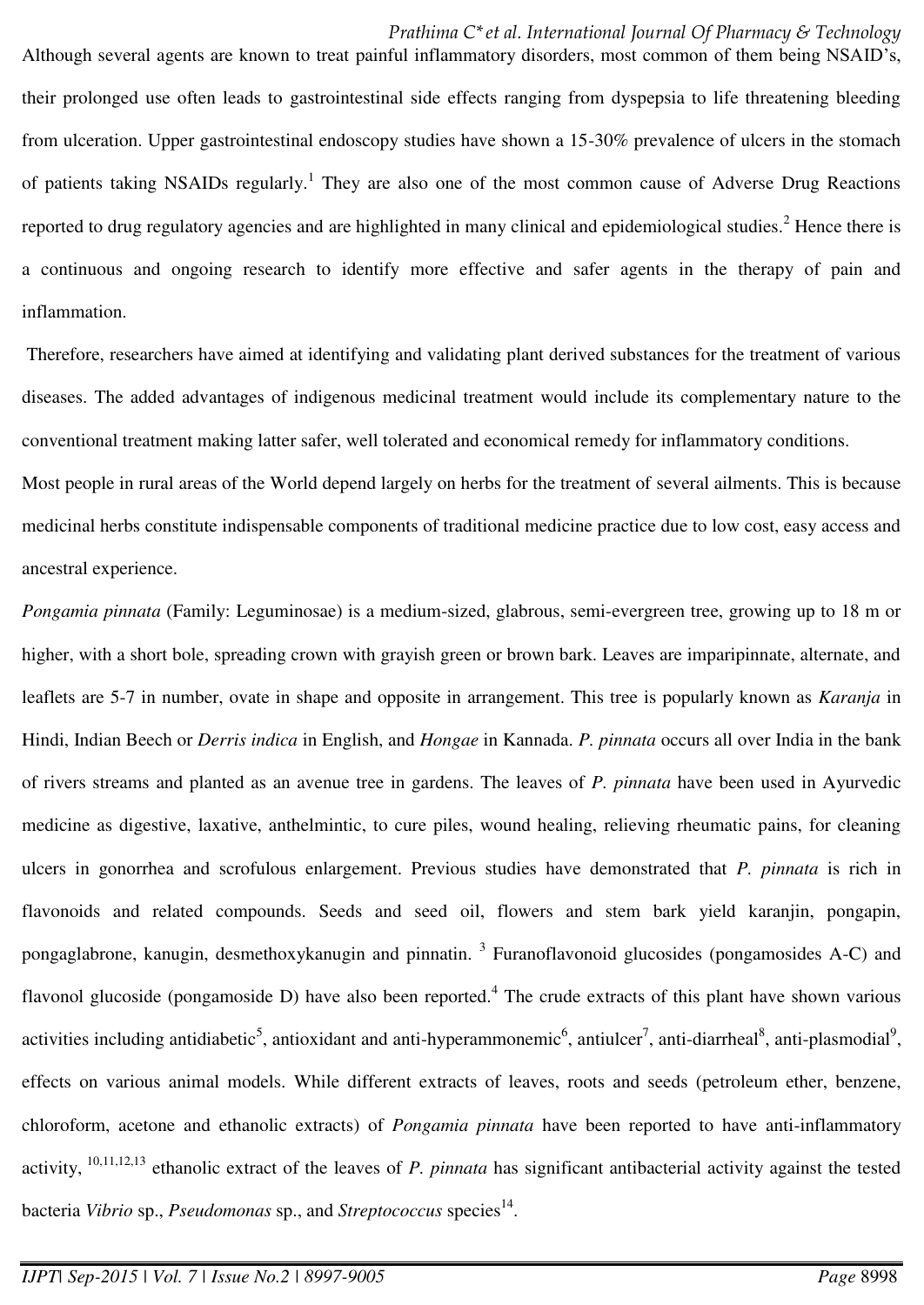From the previous studies, Methanol extract of *pongamia pinnata* stem bark showed significant anti-inflammatory and analgesic activity at the doses of 200, 500 and 1000 mg/kg, p.o.<sup>15</sup> However anti-inflammatory and analgesic studies on aqueous extract of the bark are sparse. Therefore the study was undertaken to evaluate the a) antiinflammatory potential of aqueous extract of *pongamia pinnata* stem bark (PSBA) on carrageenan- induced rat paw edema in albino rats b) analgesic activity using acetic acid-induced writhing test in albino mice and tail flick response in albino rats.

#### **Material and Methods:**

**Preparation of extract:** The coarse powder of *pongamia pinnata* stem bark was authenticated and procured from Mysore University. About 50g of the powder was subjected to soxhlet extraction for 12 hrs using distilled water as solvent. The extract of PSBA was administered as a suspension in 2% gum acacia to the animals.

**Chemicals:** Pethidine, aspirin, acetic acid (Ranbaxy laboratories Ltd), Carrageenan (Sigma-Aldrich), and all other chemicals were of analytical grade.

**Acute toxicity study:** the animals were divided into different doses and treated with increasing doses of the aqueous extract: 3, 4, 5 g/kg. All the treated animals were observed for any abnormal or toxic manifestations and for mortality. Based on the preliminary toxicity study, the doses for our further study were taken as 300, 600 and 1000mg/kg.

**Animals:** Adult albino rats of either sex weighing between 150 to 250 grams will be randomly selected from Central animal facility, J S S Medical College, Mysore. Animals will be housed in 5 groups of 6 each, at an ambient temperature of 25±1°C with ad libitum access to food and water. The study protocol was approved by Institutional Animal Ethics Committee. The animals will be fasted overnight just prior to the experiment but allowed free access to drinking water.

#### **Anti-inflammatory model:**

#### **Carrageenan induced rat paw edema Animal Model: 16, 17**

The animals were divided into groups as shown in Table 1. The animals were pretreated with drugs orally 1 hr before the experiment. 0.05 ml of 1% carrageenan was injected aseptically into the subplantar surface of right hind paw of each rat. Paw edema was measured by Plethysmometrically (Ugo Basile, Italy) at '0'hour and at the end of '4' hours. The difference between the zero and 4 hours gives the actual edema. Percentage inhibition (protection) against edema formation was taken as an index of acute anti-inflammatory activity.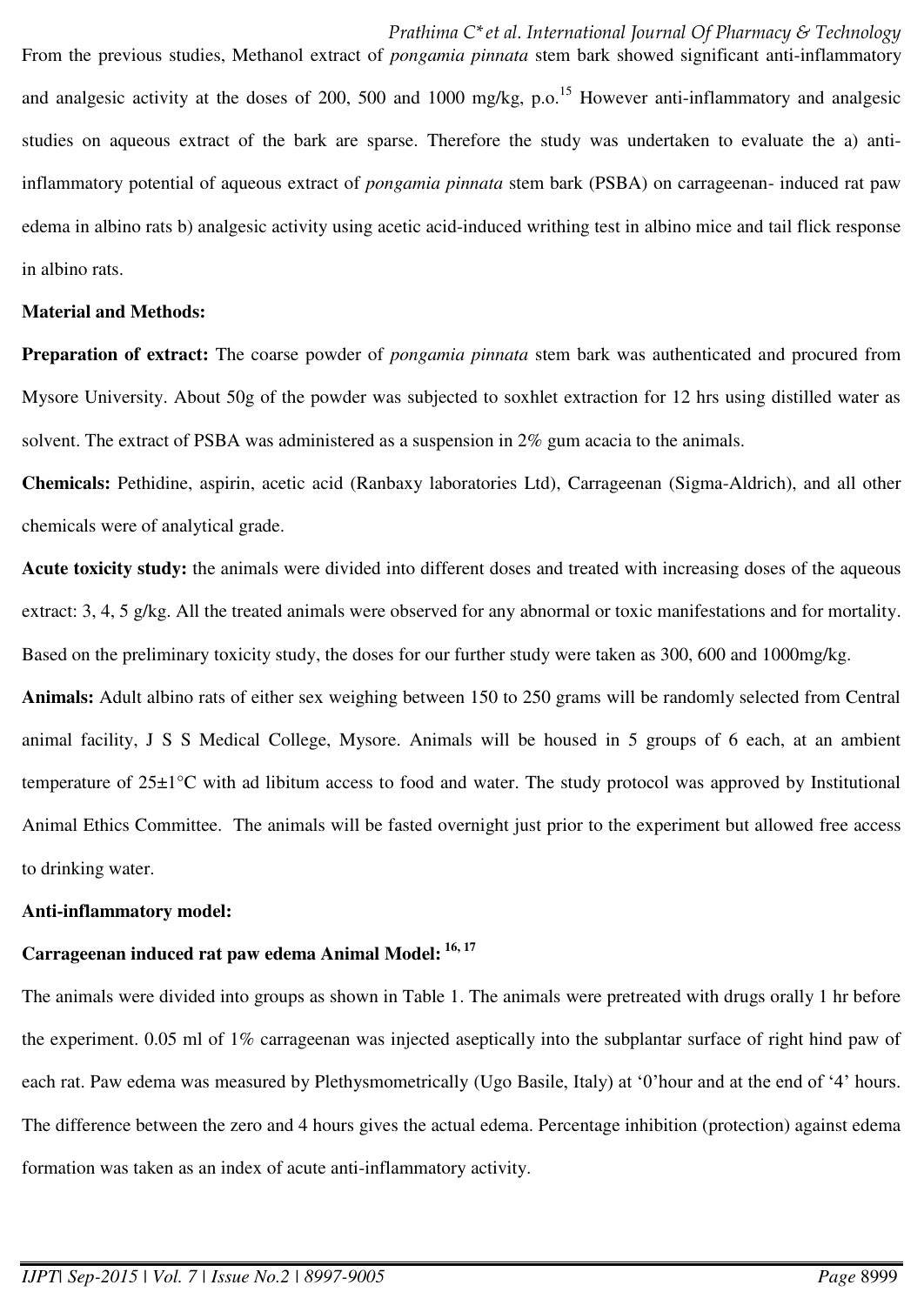**Table 1: Effect of aqueous extract of** *pongamia pinnata* **stem bark (PSBA) on Carrageenan induced rat paw edema in Albino rats.** 

| Group            | Increase in paw volume | <b>Percent inhibition</b> |
|------------------|------------------------|---------------------------|
|                  | (in ml)                |                           |
| Control          | $0.66 \pm 0.14$        |                           |
| PSBA-300mg/kg    | $0.326 \pm 0.08*$      | 51.5                      |
| PSBA-600mg/kg    | $0.301 \pm 0.05*$      | 54.5                      |
| PSBA-1000mg/kg   | $0.289 \pm 0.03$ **    | 56.2                      |
| Aspirin-100mg/kg | $0.250 \pm 0.04**$     | 62                        |

n=6 in each group, values expressed in mean **±** SEM, *\*p* < 0.05, *\*\*p* < 0.01 and compared to control.

## It was calculated by: **The percent inhibition of edema =**  $100 \times (1 - Vt / Vc)$

Where,  $Vc$  = mean paw edema volume in the control group.

 $Vt$  = mean paw edema volume in the drug treated group.

### **Analgesic models:**

### **1) Tail flick method:**

The prescreened animals (reaction time: 3-4 sec) were divided into groups as shown in (Table 3). Pethidine 5 mg/kg acted as the standard drug. The drugs were administered intraperitoneally. The strength of the current passing through the naked nicrome wire was kept constant at 6 Amps. The distance between the heat source and the tail skin was 1.5 cm. The site of application of the radiant heat in the tail was maintained at 2.5 cm, measured from the root of the tail. The cut-off reaction time was fixed at 10 sec to avoid tissue damage.<sup>18</sup>

The analgesic activity was calculated using the following formula:-

Drug latency (Test) - Base line latency (Control)

 $X$  100

 $%$  potential =

Base line latency (Control)

### **2) Writhing Method:**

This is one of the most commonly used methods for measuring peripheral analgesic activity of a drug.

# **Principle**:

In this method intraperitoneal (i.p) administration of noxious chemical substances to mice produce peritoneal irritation, this elicits writhing response. Each episode of writhing is characterized by internal rotation of feet, sucking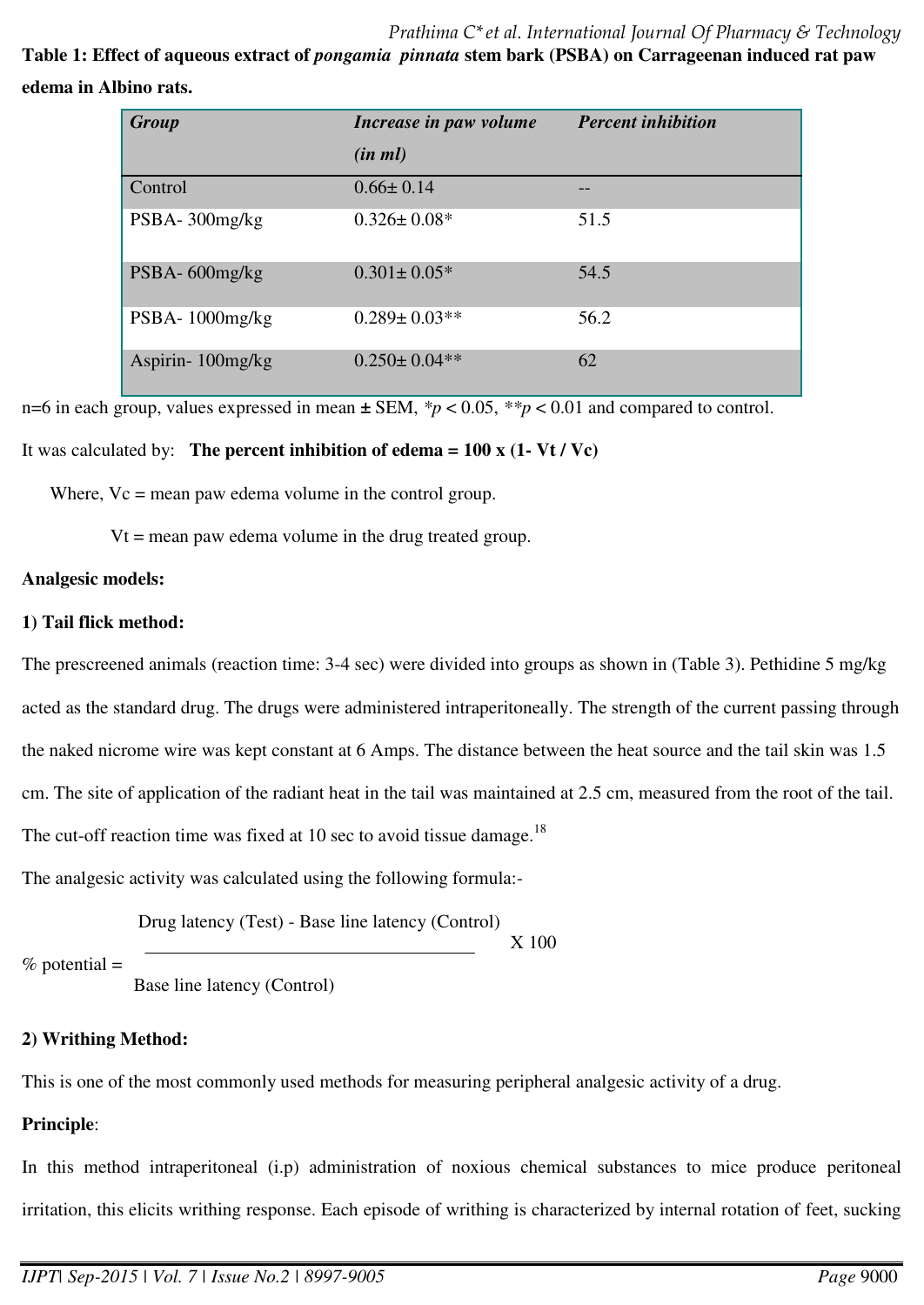of belly, elongation of body, arching of the back, rolling on one side and remaining still of turning around and circling cage. Acetic acid most commonly used irritant.

# **Acetic acid-induced writhing test: <sup>19</sup>**

In this method, mice were divided in 3 groups of six each. The animals will be pretreated with drugs 30min prior to induction of writhing. Writhing is induced by administration of 0.1ml of a 0.6% acetic acid solution i.p into mice.

The mice are placed individually into glass beakers and five min are allowed to elapse. The mice are then observed for 20 min and the number of writhes is recorded per animal. For scoring purposes, a writhe is indicated by stretching of the abdomen with simultaneous stretching of at least one hind limb.

Percentage protection against abdominal constriction was taken as an index of analgesia. It will be calculated as:

### **Statistical analysis:**

The results will be analyzed by calculating the Mean values, Standard deviation and one way analysis of variance (ANOVA). Post-hoc comparisons were performed by applying Scheffe' test. The values will be compared at 0.05 level of significance to test the results of the study for the corresponding degrees of freedom. P < 0.05 will be considered as significant.

### **Results:**

The results of the animal experiments are shown in tables-1, 2  $\&$  3. In the acute inflammation model, the aqueous extract of *Pongamia pinnata* (PSBA) in the doses of 300, 600 and 1000mg/kg, p.o produced a dose-dependent inhibition of paw oedema. The test and the standard drugs produced significant inhibition of paw oedema as compared to the control. PSBA (300, 600 and 1000mg/kg, p.o) reduced the paw oedema with the percent inhibition of 52.6, 54.4, 56 % as compared with Aspirin which showed percent inhibition of 63% (Table-1).

The PSBA extract (300, 600 and 1000mg/kg, p.o) in a dose- dependent manner and the standard drug, Aspirin suppressed acetic acid-induced writhing significantly. The results were found to be highly significant (P<0.01) in comparison to the control.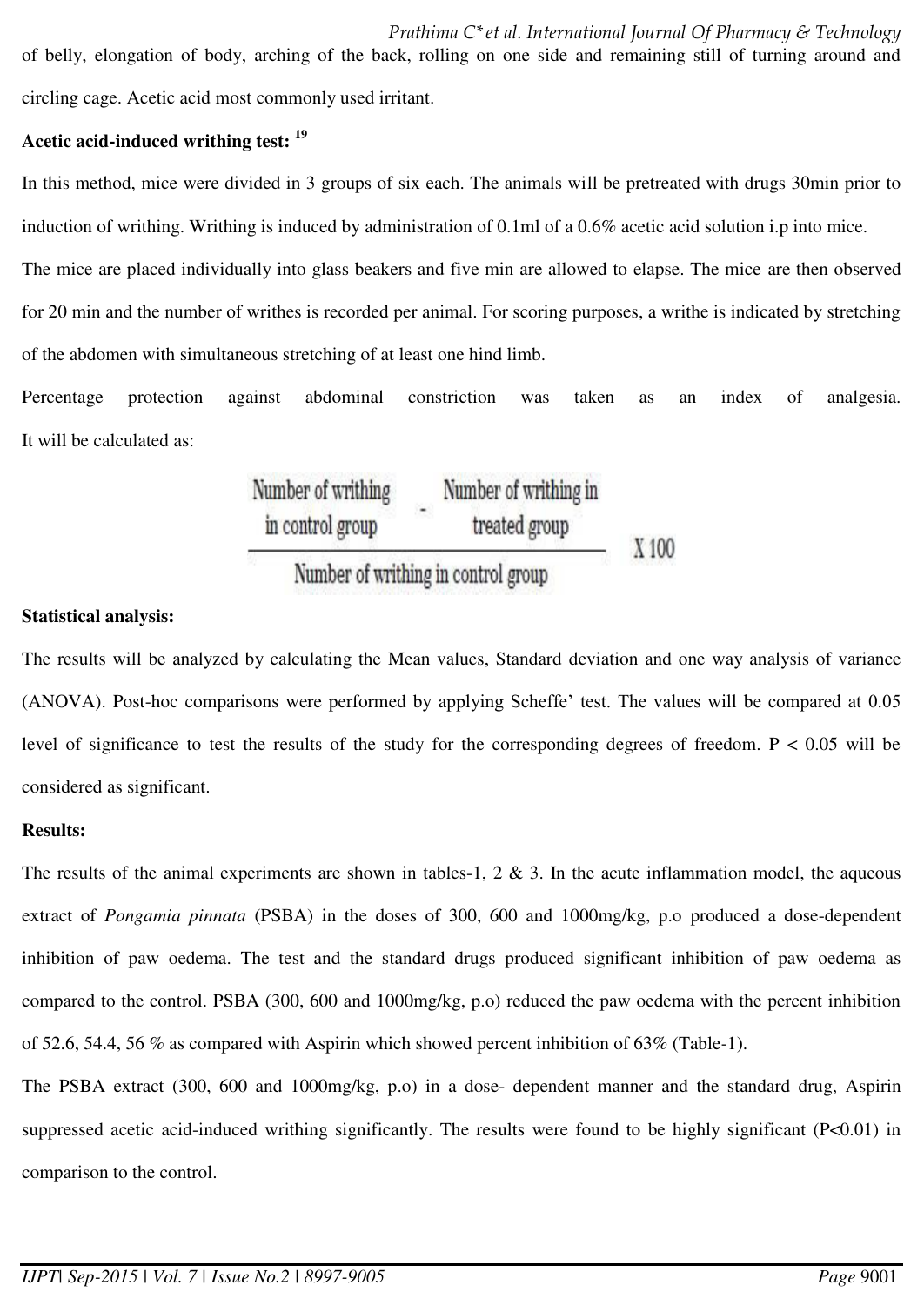**Table 2: Effect of aqueous extract of** *pongamia pinnata* **stem bark (PSBA) on Acetic acid- induced writhing response in Albino mice.** 

| Group            | No. of writhing movements | Percent of protection |
|------------------|---------------------------|-----------------------|
| Control          | $57.17 \pm 1.95$          |                       |
| PSBA-300mg/kg    | $33.180 \pm 3.18^*$       | 36.4                  |
| PSBA-600mg/kg    | $27.545 \pm 6.23**$       | 47.2                  |
| $PSBA-1000mg/kg$ | $25.563 \pm 3.78**$       | 51                    |
| Aspirin-100mg/kg | $17.946 \pm 6.47***$      | 65.6                  |

n=6 in each group, values expressed in mean **±** SEM, \*P< 0.05, \*\*P< 0.01, \*\*\*P< 0.001 compared to control.

**Table-3: Effect of aqueous extract of** *pongamia pinnata* **stem bark (PSBA) on Tail flick response in Albino rats.** 

| <b>Groups</b>         | <b>Pre-drug reaction</b><br>time (in secs) | <b>Reaction time (in secs)</b> |                  |                 |                  |
|-----------------------|--------------------------------------------|--------------------------------|------------------|-----------------|------------------|
|                       |                                            | 30 mins                        | 1 <sub>hr</sub>  | 2 <sub>hr</sub> | 4hr              |
| Control               | $3.2 \pm 0.31$                             | $4.24 \pm 0.6$                 | $4.22 \pm 0.4$   | $4.34 \pm 0.5$  | $4.22 \pm 0.7$   |
| PSBA-300mg/kg         | $3.66 \pm 0.26$                            | $5.15 \pm 0.2^*$               | $6.26 + 0.9*$    | $6.1 \pm 0.7^*$ | $6.8 \pm 0.8^*$  |
| PSBA-600mg/kg         | $3.72 \pm 0.30$                            | $7.20 \pm 0.3^*$               | $7.20 \pm 0.7^*$ | $7.4 \pm 0.8^*$ | $7.6 \pm 0.8^*$  |
| PSBA-1000mg/kg        | $3.55 \pm 0.22$                            | $7.04 + 0.8*$                  | $8.12 + 0.3*$    | $8.2 + 0.3*$    | $8.05 \pm 0.6^*$ |
| Pethidine- 5mg/kg i.p | $3.62 \pm 0.19$                            | $8.11 \pm 0.5^*$               | $8.37 \pm 0.3*$  | $8.32 \pm 0.4*$ | $8.1 \pm 0.9*$   |

n=6 in each group, values expressed in mean **±** SEM, \*P< 0.05 compared to control.

In the tail flick model, there was no significant difference in the mean pre-drug reaction time between the different groups. Thirty min after drug administration, the reaction time increased significantly for the test and the standard groups when compared to the predrug reaction time. The test drug produced a dose-dependent increase in the reaction time at various intervals of observation. Preliminary phytochemical analysis of the PSBA extract revealed the presence of flavonoid compounds.



**Figure 1: Effect of PSBA (300, 600, 1000mg/kg) on acetic acid- induced abdominal constriction in mice.**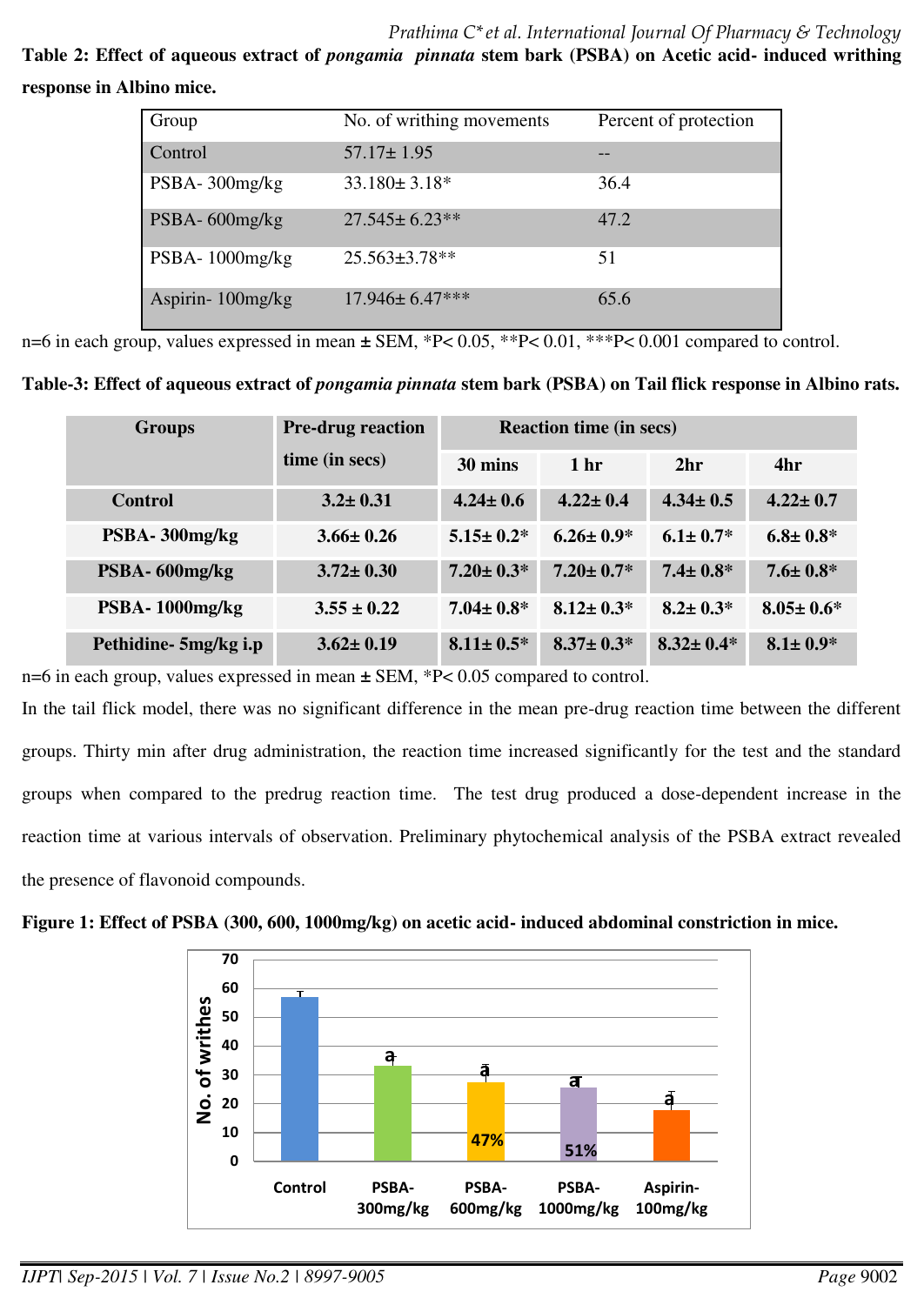

**Figure 2: Effect of PSBA (300, 600, 1000mg/kg) on Carrageenan- induced rat paw oedema.** 

#### **Discussion:**

Carrageenan-induced hind paw oedema is the standard experimental model of acute inflammation. Carrageenan is the phlogistic agent of choice for testing anti-inflammatory drugs as it is not known to be antigenic and is devoid of apparent systemic effects. Moreover, the experiment model exhibits a high degree of reproducibility.<sup>18</sup> Carrageenan induced oedema is a biphasic response. The first phase is mediated through the release of histamine, serotonin and kinins whereas second phase is related to the release of prostaglandins and slow reacting substances which peak at 3 hr.<sup>21</sup> PSBA produced a dose-dependent inhibition of Carrageenan-induced paw oedema. The inhibition was however, less than that of the standard drug, aspirin. The anti-inflammatory activity in the present study is in concurrence with the previous study done with the methanolic extract of pongamia pinnata stem bark.<sup>22</sup>

The abdominal constriction response induced by acetic acid is a sensitive procedure to establish peripherally acting analgesics. The pain response is generated indirectly via endogenous mediators like prostaglandins, which stimulates local peritoneal receptors. In the present study, PSBA significantly inhibited the acetic acid-induced pain response. The tail flick method has been found to be suitable for evaluation of centrally acting analgesics. In the tail flick model, the test drug in different doses increased the pain threshold significantly during the period of observation and this indicates the involvement of higher centers. However, the analgesic activity of PSBA was found to be more significant on acetic acid-induced model *(P< 0.001)* than the tail flick model *(P< 0.01)* and thus appears that the test drug inhibits predominantly the peripheral pain mechanism.

On preliminary phytochemical screening the aqueous extract of PSBA was found to contain flavonoid compounds. Flavonoids are known to target the enzymes in the synthesis of prostaglandins which are involved in late phase of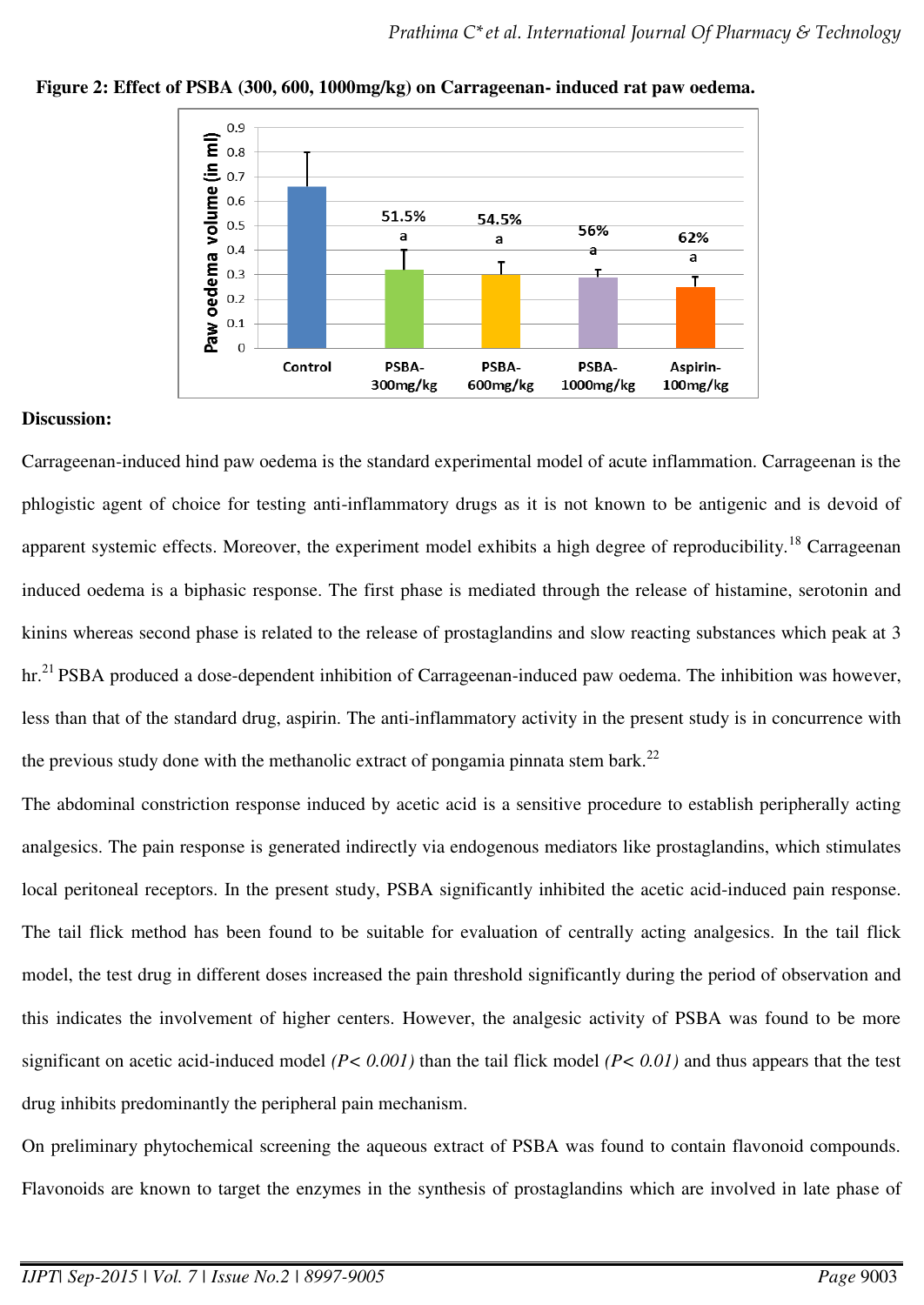*Prathima C\*et al. International Journal Of Pharmacy & Technology*  acute inflammation and pain perception.<sup>23</sup> Hence, it may be concluded that PSBA possesses anti-inflammatory and analgesic activities that may be mediated by the presence of flavonoid compounds. Further studies may reveal the exact mechanisms of action responsible for the anti-inflammatory and analgesic activities of PSBA.

### **References**

- 1. Kalra BS, Shalini, Chaturvedi S, Tayal V, Gupta U. Evaluation of gastric tolerability, antinociceptive and antiinflammatory activity of combination NSAIDs in rats. Indian J Dent Res 2009;20:418-422.
- 2. Pincus J, swearingen C, Cummine P, Callahaw LP, "Preference for Non Steroidal Anti Inflammatory Drugs versus Acetaminophen and Concomittent use of both types of drugs in patients with Osteoarthritis".J Rheumatol 2000; 27: 1020-7.
- 3. Joy PP, Thomas J, Mathew S, Skaria BP. Medicinal Plants. Kerala India: Agricultural university research station publishers; 1998. p.73.
- 4. Maurya R, Ahmad G, Yadav PP. Franoflavonoid glycosides from *Pongamia pinnata* fruits. Phytochemistry 2004;65:921-4.
- 5. Punitha, R. and Manoharan S. Antihyperglycemic and antilipidperoxidative effects of *Pongamia pinnata* (linn.) Pierre flowers in alloxan induced diabetic. J Ethon Pharmacol 2006; 105: 39-46.
- 6. Essa MM, Subramanian P. *Pongamia pinnata* modulates the oxidant-antioxidant imbalance in ammonium chloride-induced hyperammonemic rats. Fundamental and Clinical Pharmacology 2006; 20: 299-303.
- 7. Prabha T, Dora M, Priyambada S. Evaluation of *Pongamia pinnata* root extract on gastric ulcers and mucosal offensive and defensive factors in rats. Indian Journal Experimental Biology 2003;41: 304-10.
- 8. Brijesh S, Daswani PG, Tetali P, Rojatkar SR, Anita NH, Birdi TJ. Studies on *Pongamia pinnata* (L.) Pierre leaves: understanding the mechanism(s) of action in infectious diarrhea. Journal of Zhejiang University SCIENCE B 2006; 7: 665-74.
- 9. Simonsen HT, Nordskjold JB, Smitt UW, Nyman U, Palpu P, Joshi P, Varughese G. *In vitro* screening of Indian medicinal plants for antiplasmodial activity. Journal of Ethnopharmacology 2001; 74: 195-204.
- 10. Srinivasan, K., Muruganandan, S., Lal, J., Chandra, S., Tandan, S.K., Ravi Prakash, V., 2001. Evaluation of antiinflammatory activity of *Pongamia pinnata* leaves in rats. *J. Ethnopharmacol.,* 78: 151–157.
- 11. Srinivasan K, Muruganandan S, Lal J, Chandra S, Tandan SK, Raviprakash V, Kumar D. Antinociceptive and antipyretic activities of *Pongamia pinnata* leaves. Phytother Res 2003; 17: 259-264.